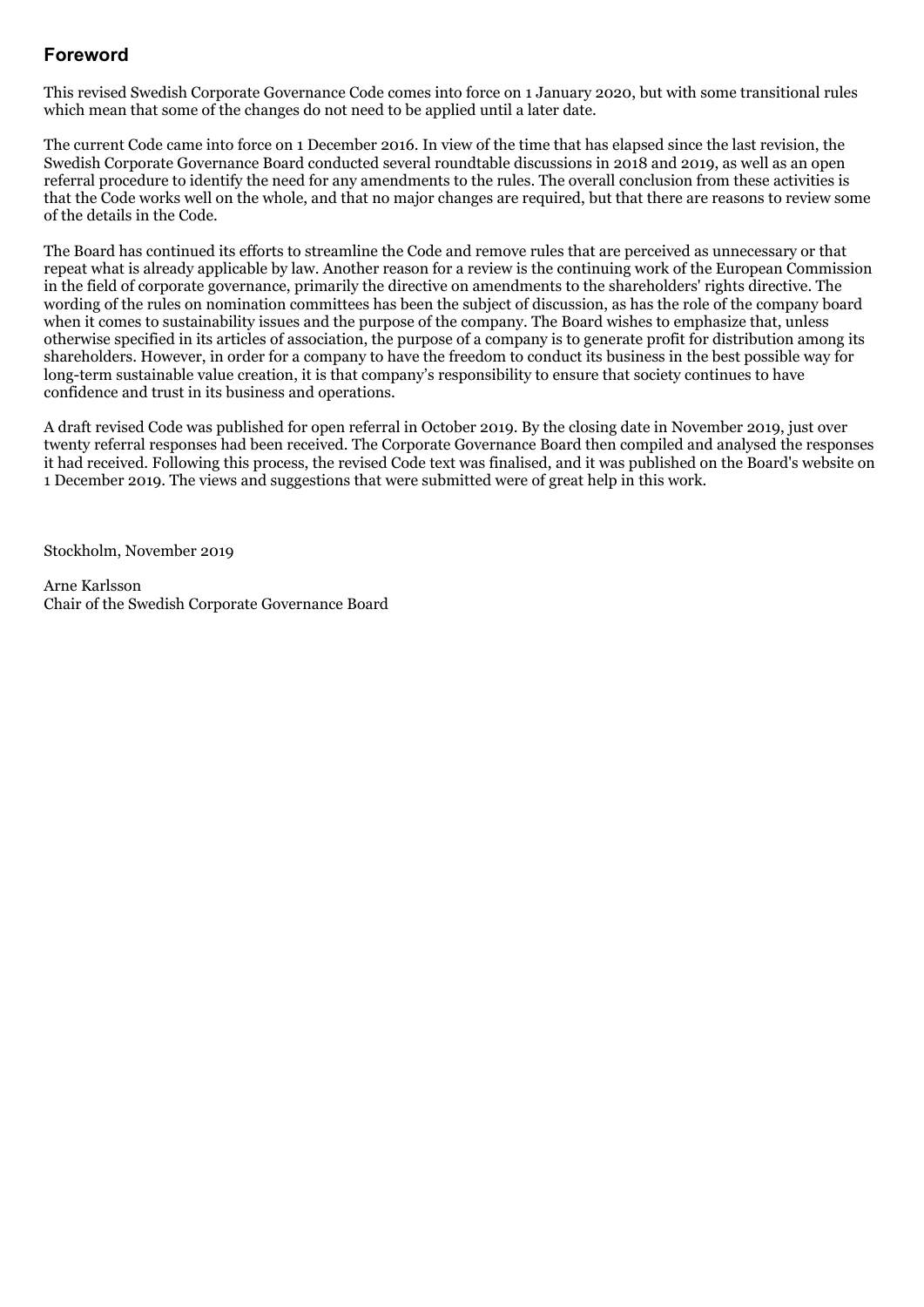# I. The Swedish Corporate Governance Code

## **1 Aims**

Good corporate governance means ensuring that companies are run sustainably, responsibly and as efficiently as possible on behalf of their shareholders. The confidence of legislators and the public that companies act sustainably and responsibly is crucial if companies are to have the freedom to realise their strategies to create value. The confidence of existing and potential shareholders that such is the case is crucial to their interest in investing in companies, thus securing corporate Sweden's freedom to develop and its supply of competence and venture capital.

The aim of the Swedish Corporate Governance Code, ("the Code"), is to improve confidence in Swedish listed companies by promoting positive development of corporate governance in these companies. The Code acts as a complement to legislation and other regulations by specifying a set of norms for good corporate governance at a higher level of ambition than the statutory regulation. However, this norm is not mandatory. Companies may deviate from individual rules, providing they report each deviation, describe their own solution and explain why. In this way, the actors in the market can form their own opinions on the solution the company has chosen.

Another aim of the Code is to provide an alternative to legislation. The Swedish Corporate Governance Board, ("the Board"), believes that self-regulation is often preferable to legislation and regards it as its duty to promote the role of self-regulation within the field of corporate governance. The Code is the primary instrument for this.

## **2 Target group**

As of 2008, the target group for the Code is all companies whose shares or depositary receipts are listed on a regulated market in Sweden. At present, there are two regulated markets in Sweden, Nasdaq Stockholm and NGM Equity.

The companies listed on these markets are of varying size and complexity, ranging from large, globally active companies to small entrepreneur-led companies. The Code is applicable to the full spectrum of these companies and their greatly differing circumstances. This places great demands on the Code to allow flexibility when applying individual rules in practice, but also on companies to dare to choose solutions other than those specified in the Code and to explain these deviations when they feel they are justified.

The Code may also be applied voluntarily by other listed and non-listed companies.

# **3 Guiding principles**

The Board's mission is to ensure that the Swedish Corporate Governance Code fulfils the aims set out above. In concrete terms, this means that the Code is to

- provide a clear norm for good corporate governance in all stock exchange listed companies based on established and accepted principles,
- facilitate good corporate governance in listed companies without causing unnecessary administration or unjustifiable expense, and
- be sufficiently ambitious to provide an alternative to legislation in areas where self- regulation is preferable.

An additional stated goal is to ensure that the Code provides improved conditions for increased harmonisation of corporate governance in the Nordic countries.

When the Code was originally developed, the Code Group, the body which developed the Code, defined a number of guiding principles for its work. The Corporate Governance Board shares the values expressed by these principles, which result in a Code that aims to

- create good conditions for active and responsible ownership,
- safeguard a clear and well-balanced division of roles and responsibilities between owners, boards and executive management,
- ensure that the principle of equal treatment outlined in the Swedish Companies Act is applied in practice, and
- create as much transparency as possible towards shareholders, the capital markets and society in general.

# **4 The role of the Corporate Governance Board in Swedish self-regulation**

The Corporate Governance Board's mission is to promote good corporate governance in companies listed in Sweden, primarily through managing and administrating the Code. This means that the Board monitors and analyses the practical application of the Code and makes any changes deemed required on this basis. The Board is one of the threefour bodies that constitute the Association for Generally Accepted Principles in the Securities Market, a non-profit association set up by a number of organisations within the corporate sector to create a single structure for self-regulation within the field.

The Board's task in self-regulation is to set norms for good corporate governance in stock exchange listed companies. The Board does not, however, have a supervisory or adjudicatory role regarding how individual companies apply the Code. The Swedish Securities Council, whose role is to promote good practice on the securities market, may on request issue statementsrulings on how the Code should be interpreted. The task of monitoring and ensuring that companies apply the Code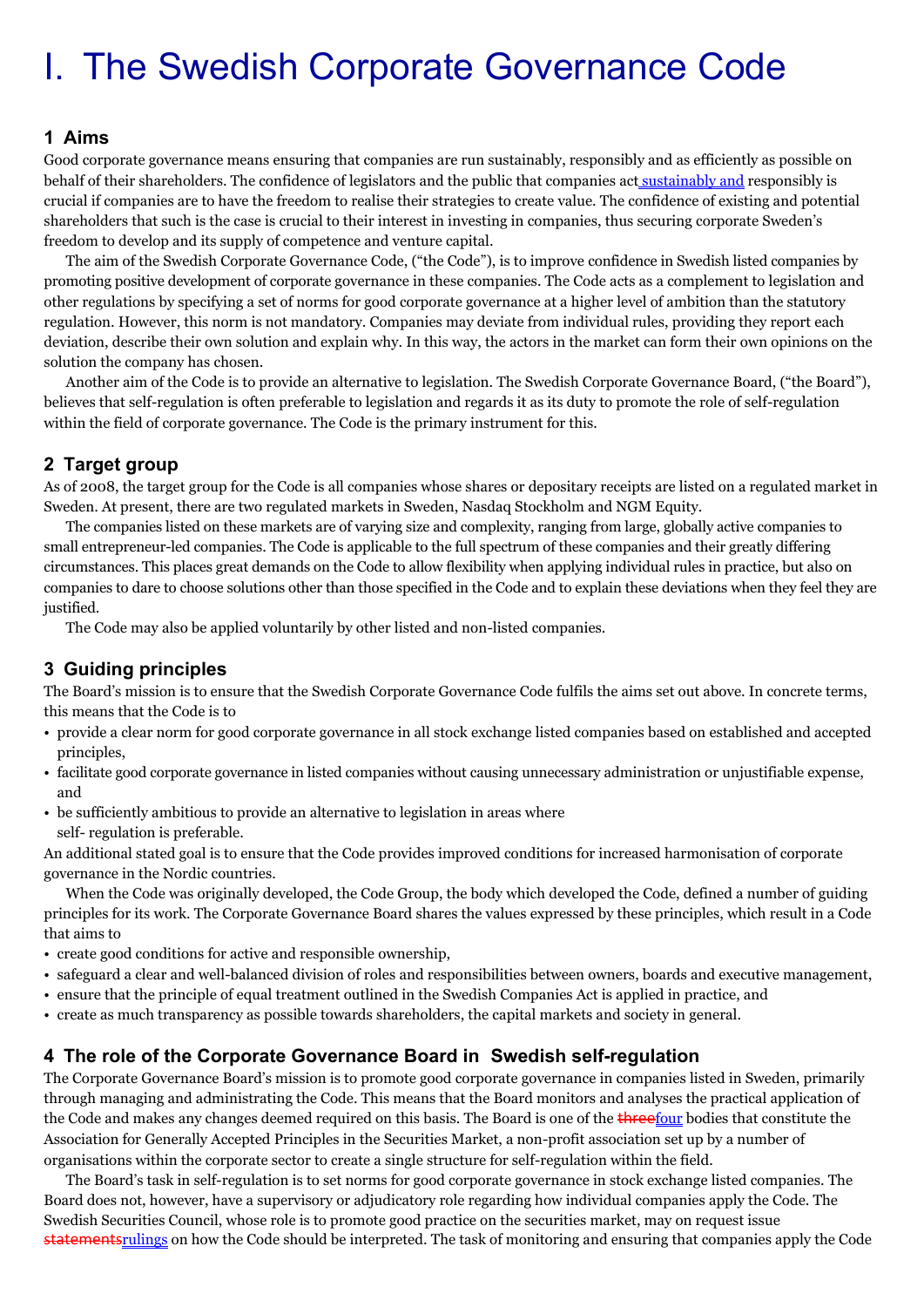in a satisfactory manner is a matter for the stock exchanges on which their shares or depositary receipts are traded. Unless the company's auditor has been asked to conduct a more detailed examination, the minimum requirement is that the auditor examine whether a corporate governance report has been produced and that certain information contained in the corporate governance report complies with that which appears in the rest of the company's annual report or, if the corporate governance report is a separate document from the annual report, that it complies with the annual report in its entirety. The same applies to the company's sustainability reporting. Judgements on the extent to which individual companies' decisions to comply with or deviate from the rules of the Code inspire confidence on the part of investors are in the hands of the actors in the capital markets.

## **5 The structure and content of the Code**

The Code deals with the decision-making system through which shareholders directly or indirectly govern a company. The main emphasis is on boards of directors in their role as central players in corporate governance. As regards shareholders, the line is drawn at shareholders' meetings. Issues such as the interplay between owners and the rules and workings of the stock market are not covered, nor are issues regarding companies' relationships with other stakeholders than those that fall within the mission of the board to manage the company on behalf of the shareholders. This is These issues are felt to be beyond the framework of an owner-orientated view of corporate governance.

The Code forms part of the self-regulation of corporate sector. It defines a norm for good corporate governance at a more ambitious level than the minimums specified in the Companies Act and other statutory regulation. The key to this is the "comply or explain" mechanism. This means that companies are not obliged to comply with every rule in the Code at all times, but are allowed the freedom to choose alternative solutions which they feel are better suited to their particular circumstances, as long as they openly report every deviation, describe the alternative solution they have chosen and explain their reasons for doing so. In this way, the Code specifies what is often, but not necessarily always, regarded as good corporate governance practice. For individual companies, however, alternative solutions to those contained in the Code may well result in better corporate governance. One or more deviations from the Code does not therefore indicate poorer corporate governance. In many cases, explanations of non-compliance may show that the company has carefully considered its corporate governance processes and found the solutions it finds best in each case.

Most of the rules in the Code are formulated soin such a way as to allow non-compliance to be identified objectively and explained. For pedagogical reasons, the Code also contains certain rules for which compliance cannot be verified objectively and any non-compliance is therefore unlikely to be reported. This is stated in the text of these particular rules. Similarly, the Code contains some rules which to a greater or lesser extent can be regarded as logical consequences of legal or regulatory requirements. This does not mean, of course, that companies can choose to ignore provisions of legislation or mandatory stock exchange regulations by referring to the Code's comply or explain mechanism.

The actual Code consists of a set of numbered rules in section III. It is with regard to these rules that companies applying the Code must decide to comply or explain, (with the exception of the information requirements in chapter 10, where there is no acceptance of non-compliance by providing an explanation for those companies that apply the Code). To avoid uncertainty about the requirements, the terms  $\frac{n}{n}$  is to" or  $\frac{n}{n}$  are used throughout.

This revised Code comes into force on 1 December 2016 January 2020 and is applicable from that date.

#### Code rule 10.3 is to be applied from 1 January 2020 until 31 December 2020 as follows:

*10.3. The company is to have a section of its website devoted to corporate governance matters, where the company's ten most recent corporate governance reports are to be posted, together with that part of the audit report which deals with the corporate governance report or the auditor's written statement on the corporate governance report. The corporate governance section of the website is to include the company's current articles of association, along with any other information required by the Code. It is also to include information regarding:*

*• members of the board, the chief executive officer and the company auditor,*

*• the company's instructions to the nomination committee, and*

*• a description of the company's system for variable remuneration to senior executives and for any and all outstanding share and share price related incentive programmes.*

*The corporate governance section of the website is also to include a report on the results of the evaluation carried out in accordance with the second and third bullets in rule 9.1. This is to be posted on the website no later than three weeks before the annual general meeting.*

Code rules 10.5 and 10.6 are applicable from the date of the company's first annual general meeting held after 31 December 2020.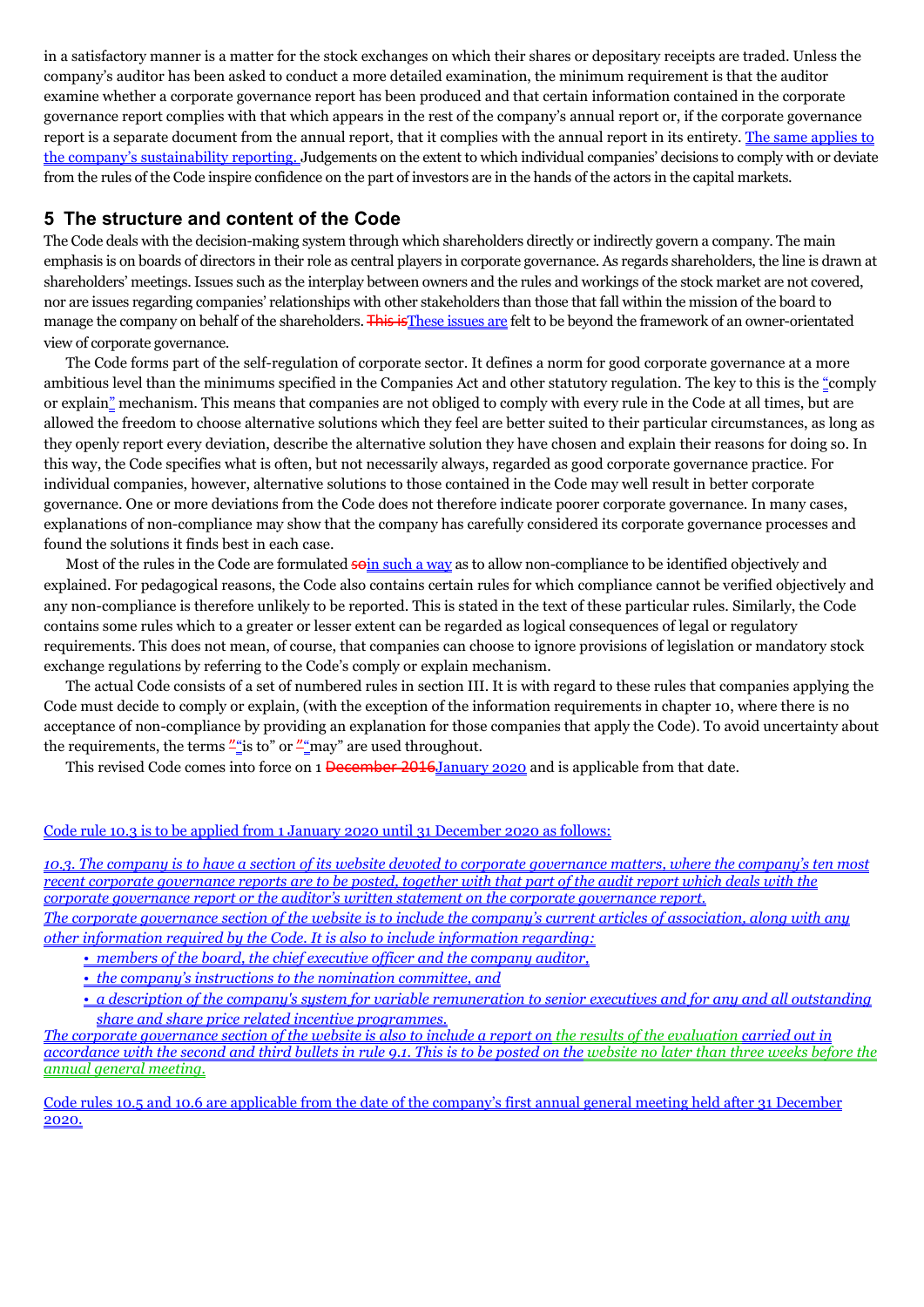# II. The Swedish corporate governance model

Corporate governance in Swedish stock exchange listed companies is regulated by a combination of written rules and generally accepted practices. The framework includes the Swedish Companies Act and the Swedish Annual Accounts Act, supported by the Swedish Code of Corporate Governance and the rules of the regulated markets on which shares are admitted to trading, as well as recommendations and statements from the Swedish Financial Reporting board-and statements, rulings by the Swedish Securities Council on what constitutes good practice in the Swedish securities market and the Council for Swedish Financial Reporting Supervision's review of the financial reports of Swedish listed companies.

The Companies Act contains general regulations about the organisation of companies. The Act specifies which governance bodies are to exist in a company, the tasks of each body and the responsibilities of the people in each of these positions. The Code complements the Act by placing higher demands on companies regarding certain matters, while simultaneously allowing them to deviate from rules in individual cases if it is deemed that this will lead to better corporate governance, ("comply or explain").

The Companies Act stipulates that companies must have three decision-making bodies in a hierarchical relationship to one another: the shareholders' meeting, the board of directors and the chief executive officer. There must also be a control body, the statutory auditor, which is appointed by the shareholders' meeting. See illustration.

#### **ILLUSTRATION**

#### **1 The ownership role**

The preparatory documents to the Swedish Companies Act emphasise the importance of active ownership. Shareholders provide the business sector with risk capital, but they also contribute to the efficiency and dynamism of individual companies and the business sector in general by buying and selling shares, as well as by participating in and exercising influence at shareholders' meetings. Active shareholder participation promotes a healthy balance of power between owners, the board and the executive management.

The shareholders set their own requirements for the companies in which they have invested. In recent years, increasing numbers of investors have come to regard issues such as sustainability, diversity and gender equality, as well as the views of their customers, their employees and society in general, as conditions for the commercial success of their companies.

Ownership structure on the Swedish stock market differs significantly from that in countries such as the United Kingdom or the United States. While the majority of listed companies in those countries have a very diverse ownership structure, ownership in Sweden is often concentrated to single or small numbers of major shareholders, as is the case in many other continental European countries. In around half of listed companies, these shareholders strengthen their positions further through holdings of shares with greater voting rights. They often play an active ownership role and take particular responsibility for the company, for example by sitting on the board of directors. A particular characteristic of Swedish corporate governance is the engagement of shareholders in the nomination processes for boards of directors and auditors, which they exercise through their participation in companies' nomination committees. Nomination committees are not regulated by the Companies Act, but by the Code. A Swedish nomination committee is not a sub-committee of the board, but a drafting body for the shareholders' meeting made up of members who are appointed by the company's owners.

Swedish society takes a positive view of major shareholders taking particular responsibility for companies by using seats on boards of directors to actively influence governance. At the same time, major holdings in companies must not be misused to the detriment of the company or the other shareholders. The Companies Act therefore contains a number of provisions which offer protection to minority shareholders, such as requiring qualified majorities for a range of decisions at shareholders' meetings.

#### **2 The shareholders' meeting**

The shareholders' meeting is a limited company's highest decision-making body and a forum for shareholders to exercise influence. The shareholders' meeting can decide on any company matter which does not expressly fall within the exclusive competence of another corporate body. In other words, the shareholders' meeting has a sovereign role over the board of directors and the chief executive officer.

Each shareholder has the right to participate in the shareholders' meeting and to vote according to the number of shares owned. Shareholders who are not able to attend in person may exercise their rights by proxy. Each shareholder also has the right to have items included on the agenda of the meeting, regardless of the number of shares held, providing a request has been submitted to the board of directors in sufficient time for the item to be included in the notice of meeting.

The annual general meeting<sup>1</sup> must be held within six months of the end of the financial year in order to decide on whether to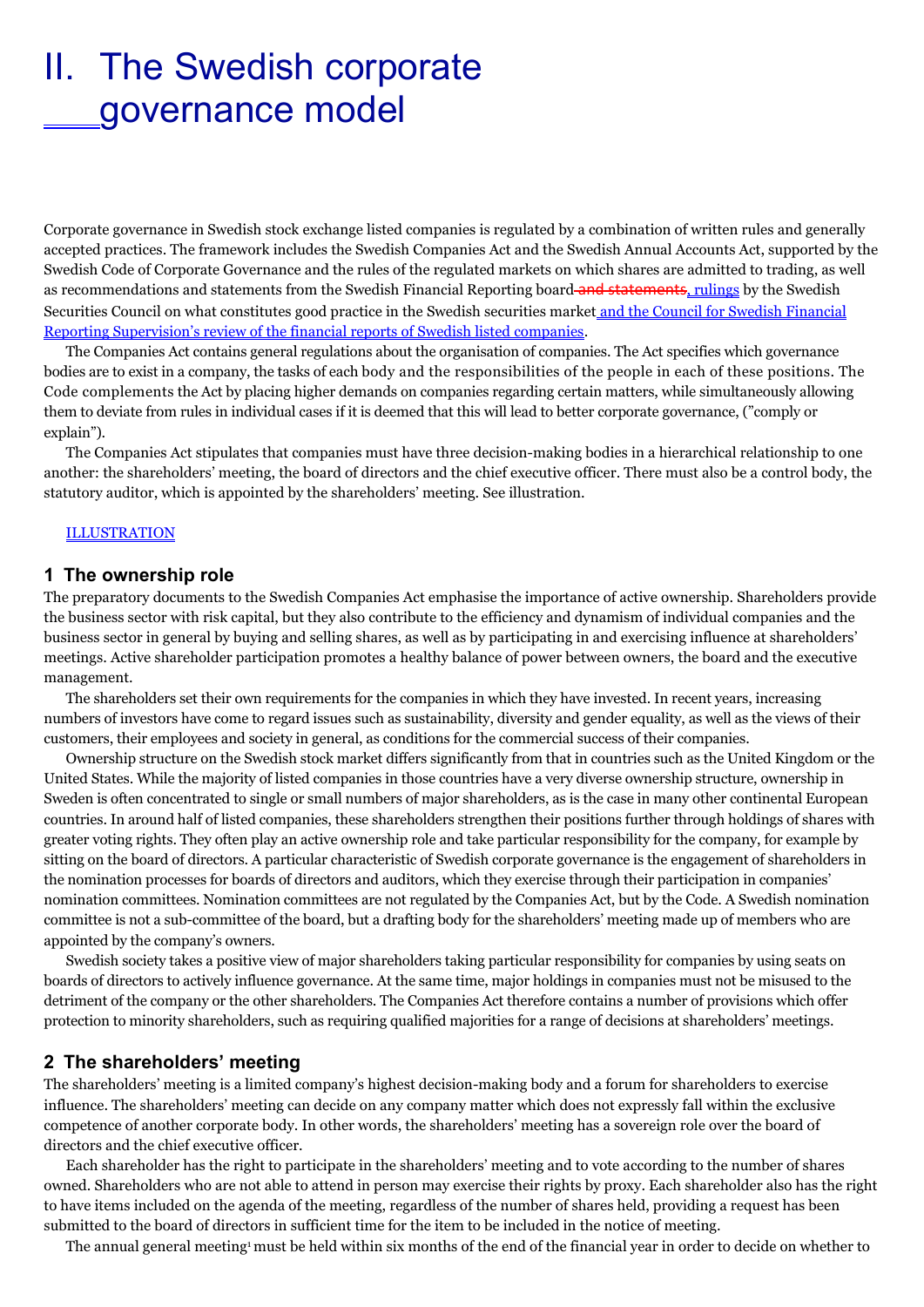adopt the income statement and balance sheet and decide on the appropriation of profits or losses. The meeting also decides on discharge of liability for members of the board<sup>+</sup> and the chief executive officer, as well as other issues on which it is obliged by law or its articles of association to decide, such as the election of members of the board<sup>2</sup> and auditor. Board and auditor fees are also decided by the shareholders' meeting.

The board is to call an extraordinary general meeting if a shareholder minority representing at least ten per cent of the company's shares so requests. The same applies if the statutory auditor requests an extraordinary shareholders' meeting. The board may also call an extraordinary general meeting on its own initiative.

Decisions at shareholders' meetings are taken by vote, and each share carries one vote unless otherwise stated in the articles of association. If the articles of association stipulate that shares have differentiated voting rights, no share may carry voting rights that are more than ten times that of any other share.

Decisions at shareholders' meetings are made by simple majority of the votes cast. Certain decisions, however, such as changes to the articles of association, require a qualified majority. The shareholders' meeting may not make any decision that aims to give undue advantage to one shareholder or individual to the disadvantage of the company or any other shareholder.

#### **3 The board of directors**

The board is responsible for the company's organisation and the management of the company's business. The extensive decision-making authority assigned by law to the board of directors is primarily limited by the legal provisions giving the shareholders' meeting exclusive decision-making powers on certain matters, e.g. changes to the articles of association, election of board members and auditors and adoption of the balance sheet and income statement.

The board is obliged to follow any specific directives passed by the shareholders' meeting, providing these do not contravene the Swedish Companies Act or the company's articles of association.

The board may delegate tasks to individual members or non-members of the board, but may not disclaim liability for the company's organisation and management or its obligation to ensure satisfactory control of the company's financial position. When delegating, the board has an obligation to act responsibly and to monitor that such delegation can be maintained.

The board must specify its ways of working in written Rules of Procedure. If there is a division of tasks and responsibilities among the members of the board, e.g. if the board has a committee to prepare certain issues, such as an audit committee, this must be described in its rules of procedure. The board may also delegate decision making to such a committee, but it may not disclaim responsibility for decisions made on this basis.

The board must consist of no fewer than three members, one of which is to be appointed chair. The chair has particular responsibility for leading the work of the board and ensuring that it fulfils its legal obligations.

The Code stipulates that no more than one of the directors elected by the share-holders' meeting may be on the executive management team of the company or one of its subsidiaries. Normally, this place is taken by the chief executive officer. However, it is also common that no member of the executive management is a member of the board.

Hence boards of Swedish listed companies are composed entirely or predominantly of non-executive directors. The Code also states that a majority of the members of the board are to be independent of the company and its management. At least two members must also be independent of the company's major shareholders,<sup>3</sup> which means that it is possible for major shareholders of Swedish companies to appoint a majority of members with whom they have close ties. This is in line with the positive view of active and responsible ownership expressed in the preparatory documents to the Swedish Companies Act.

#### **4 The chief executive officer**

The chief executive officer is responsible for the company's day-to-day management. Matters of an unusual nature or of exceptional importance due to their scope and the nature of the company's business are not considered part of the day-to-day management.

The chief executive officer must prepare and present issues that are outside the scope of day-to-day management to the board of directors. The board is to provide written instructions on when and how the required information is to be collected and reported to the board.

The chief executive officer is subordinate to the board of directors. The board may instruct the chief executive officer on how day-to-day management issues are to be handled or decided. Within the framework defined by the Swedish Companies Act and the company's articles of association, the chief executive officer is obliged to follow the instructions given by the board. The board itself may also decide on matters that are a part of day-to-day management.

The chief executive officer may be a member of the board but not its chair. Irrespective of whether the chief executive officer is a member of the board, he or she has the right to attend and speak at board meetings providing that the board does not decide otherwise in a particular circumstance.

#### **5 The statutory auditor**

The company's statutory auditor is appointed by the shareholders' meeting to examine the company's annual accounts and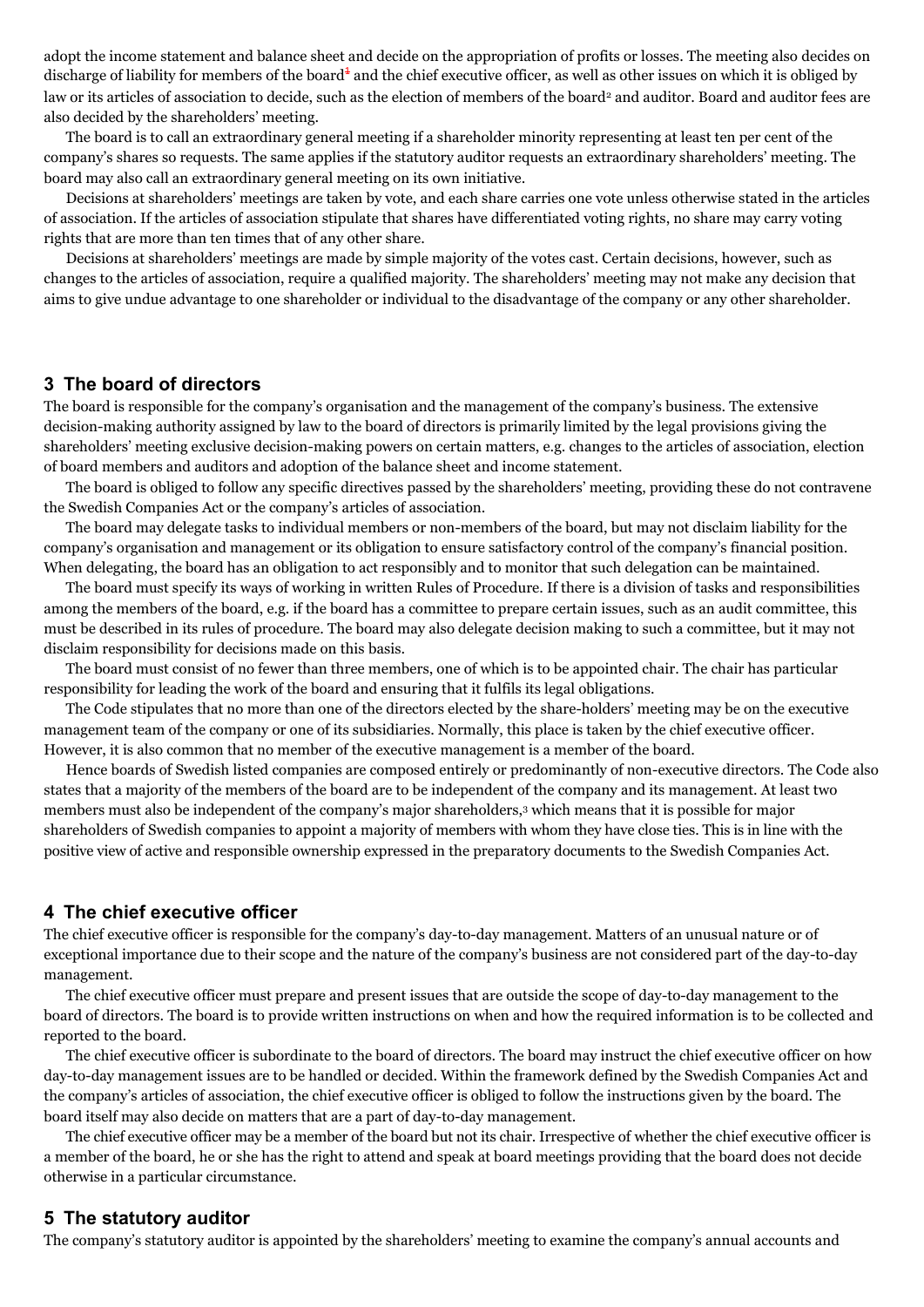accounting practices and to review the board's and the chief executive officer's management of the company. In the case of parent companies, the auditor is also to examine the consolidated accounts. Auditors of Swedish companies are therefore given their assignment by, and are obliged to report to, the owners, and they must not allow their work to be governed or influenced by the board or the executive management.

Auditors present theirThe auditor reports to the owners at the annual general meeting in the annual audit report. The audit report must contain a statement on whether the annual report has been compiled in accordance with the relevant legislation. The statement is to specify whether the annual report provides an accurate picture of the company's results and position, and whether the director's report is consistent with the rest of the annual report. If the annual report does not include items that are required by the relevant legislation, the auditor must state this and, if possible, provide the necessary information in the audit report. Part of the auditor's assignment is to recommend whether the annual shareholders' meeting should adopt the balance sheet and income statement and whether the company's profit or loss should be appropriated in accordance with the proposals in the director's report.

The auditor is also obliged to report if any member of the board or the chief executive officer has carried out any action or committed any oversight that may result in liability for damages. The same applies if the auditor has found that any member of the board or the chief executive officer has acted in any other way that is in breach of the Companies Act, the relevant legislation on annual accounts or the company's articles of association.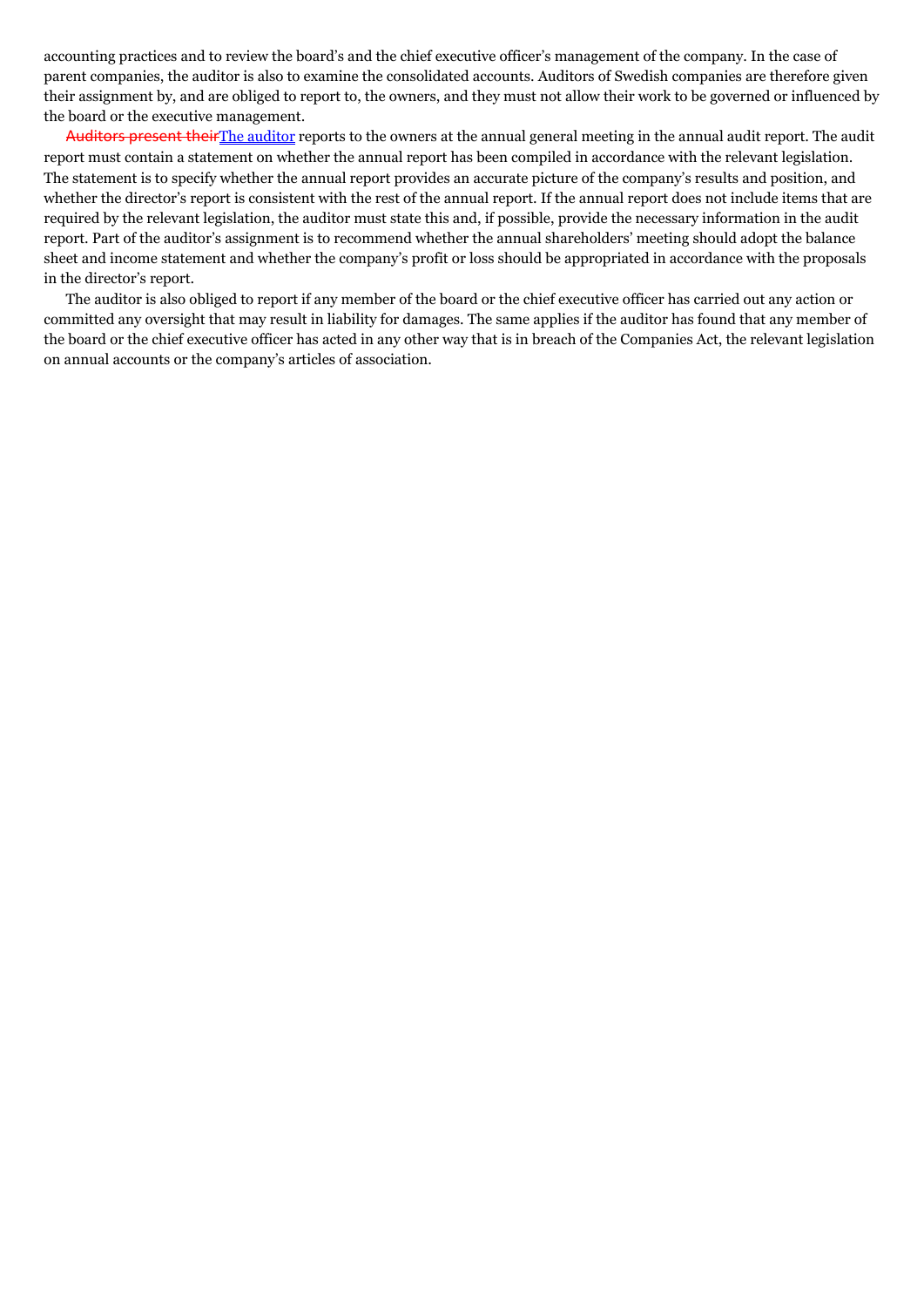# III. Rules for corporate governance

*It is considered good stock exchange practice for Swedish companies whose shares are admitted to trading on a Swedish regulated market to apply the Code.*

*Foreign companies whose shares or depositary receipts are admitted to trading on a regulated market in Sweden are required to apply the Code, the corporate governance code in force in the country where the company has its registered office or the code applicable in the country in which its shares are also listed in order to comply with good stock exchange practice.* 

*A foreign company that does not apply the Code is to state which corporate governance code or corporate governance rules it applies and its reasons for doing so. It is also to report and explain the important aspects in which the company's conduct deviates from the Swedish Code. This explanation is to be provided in or adjacent to the company's corporate governance report or, if no such report exists, on the company's website.*

*Companies whose shares or depositary receipts are admitted to trading on a regulated market are to apply the Code from the date of their stock exchange listing.* 

*The Code consists of a set of numbered rules. It is with these rules that companies applying the Code must comply or explain. Some sections of the Code have a short introductory text in italics. The aim of these introductory texts is to explain the principles or legislation behind the rules, but they are not part of the actual rules and there is therefore no requirement to comply with them or to report non-compliance. In addition, some of the rules are accompanied by footnotes. Similarly, the comments in these footnotes are not part of the rule text and therefore not subject to the comply or explain requirement.*

*Chapter 10 of the Code, Information on corporate governance and, sustainability and remuneration, is however to be applied by all companies covered bythat apply the Code. TheseCompliance with these rules must be complied withis mandatory, and no explanation of non-compliance is permitted.* 

## **1 The shareholders' meeting**

*Shareholders' influence in the company is exercised at the shareholders' meeting, which is the company's highest decision-making body. The planning and running of the shareholders' meeting isare to create conditions in which shareholders can exercise their ownership role in an active, well-informed manner.* 

- 1.1 As soon as the date and venue of the shareholders' meeting have been decided, and in the case of annual general meetings no later than in conjunction with the third quarter report, the information is to be posted on the company's website. This information is also to include the closing date for matters to be submitted by shareholders for inclusion in the notice of meeting.
- 1.2 The company chair and as many members of the board as are required for a quorum are to be present at shareholders' meetings. The chief executive officer is to attend.

At least one member of the company's nomination committee, at least one of the company's auditors and, if possible, each member of the board are to be present at the annual general meeting.

- 1.3 The company's nomination committee is to propose a chair for the annual general meeting. The proposal is to be presented in the notice of the meeting.
- 1.4 If the ownership structure warrants it, and it is financially feasible given the financial situation of the company, the company is to offer simultaneous inter-pretation of the shareholders' meeting into other relevant languages than Swedish, as well as translation of all or parts of the meeting documentation. The same applies to the minutes of the meeting.
- 1.5 A shareholder, or a proxy representative of a shareholder, who is neither a member of the board nor an employee of the company is to be appointed to verify and sign the minutes of the shareholders' meeting.

# **2 The nomination committee**

*The election and remuneration of the board of directors and the auditor are to be prepared in a structured, clearly stated, shareholder-governed process which provides conditions for well-informed decision-making.*

*The sole task of the nomination committee is to propose decisions to the shareholders' meeting regarding electoral and remuneration issues and, where applicable, procedural issues for the next nomination committee. Regardless of how they are appointed, members of the nomination committee are to promote the common interests of all shareholders. Committee members are not to reveal the content and details of nominations discussions unduly. Each member of the nomination committee is to consider carefully whether there is aany conflict of interest or other circumstance that makes membership of the nomination committee inappropriate before accepting the assignment.*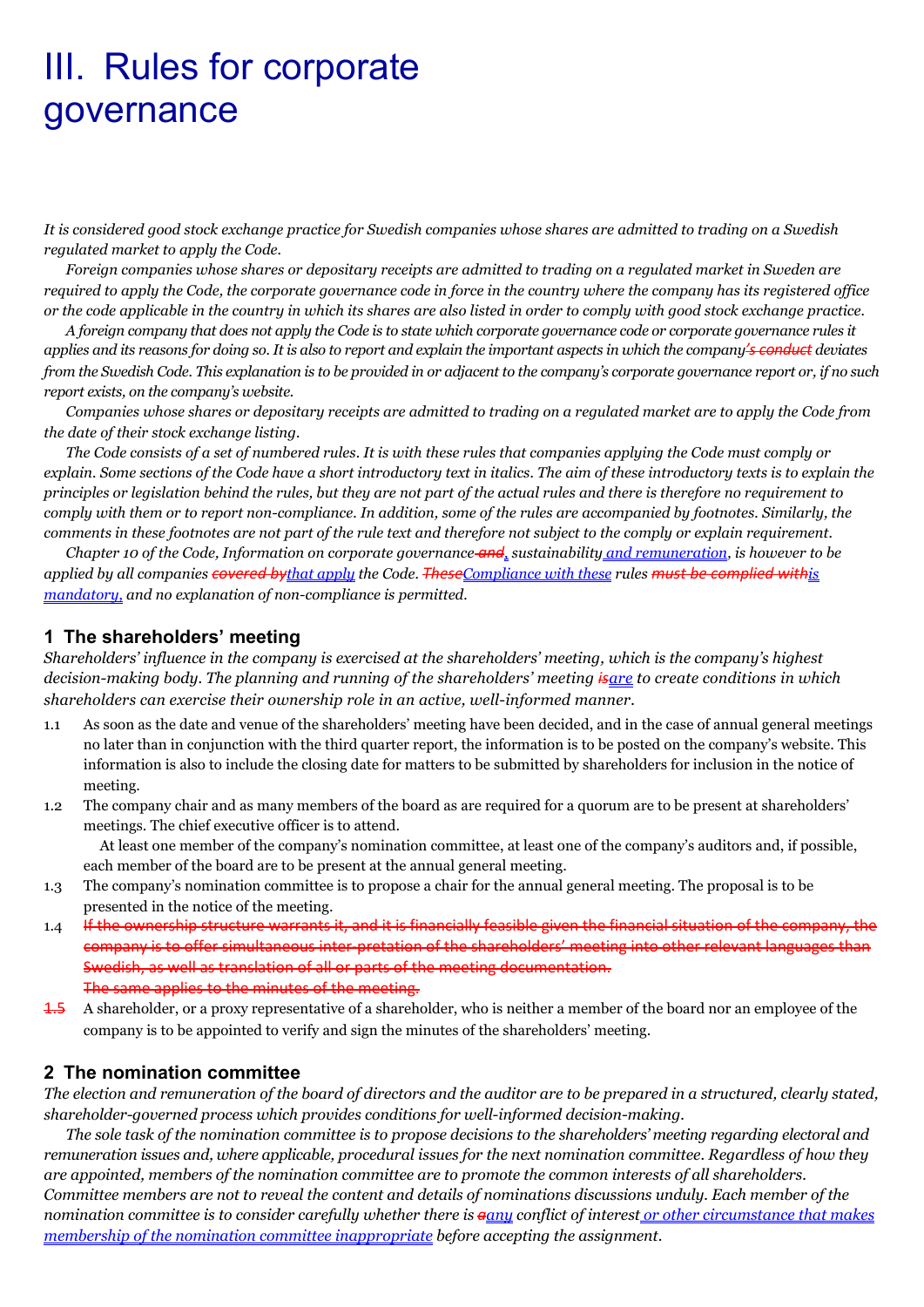2.1 The company is to have a nomination committee.

The nomination committee is to propose candidates for the post of chair and other members of the board, as well as fees and other remuneration to each member of the board. In its assessment of the board's evaluation and in its proposals in accordance with rule 4.1, the nomination committee is to give particular consideration to the requirements regarding breadth and versatility on the board, as well as the requirement to strive for gender balance.

The nomination committee is also to present proposals on the election and remuneration of the statutory auditor. The nomination committee's proposal to the shareholders' meeting on the election of the auditor is to include the audit committee's recommendation (or that of the board of directors if it does not have an audit committee).<sup>4</sup> If the proposal differs from the alternative preferred by the audit committee, the reasons for not following the committee's recommendation are to be stated in the proposal. The auditor or auditors proposed by the nomination committee must have participated in the audit committee's selection process if the company is obliged to have such a procedure.<sup>5</sup>

2.2 The shareholders' meeting is to appoint members of the nomination committee or to specify how they are to be appointed. This decision is to include **procedures** a procedure for replacing members of the nomination committee who leave before its work is concluded.

#### The shareholders' meeting is to provide written instructions to the nomination committee.<sup>6</sup>

2.3 The nomination committee is to have at least three members, one of whom is to be appointed committee chair. The majority of the members of the nomination committee are to be independent of the company and its executive management. $\frac{6}{2}$  Neither the chief executive officer nor other members of the executive management are to be members of the nomination committee.

At least one member of the nomination committee is to be independent of the company's largest shareholder in terms of votes or any group of shareholders who act in concert in the governance of the company.

2.4 Members of the board of directors may be members of the nomination committee but may not constitute a majority thereof. Neither the company chair nor any other member of the board may chair the nomination committee.

If more than one member of the board is on the nomination committee, no more than one of these may be dependent of a major shareholder in the company. $\frac{78}{8}$ 

2.5 The company is to announce the names of members of the nomination committee on its website no later than six months before the annual general meeting. If any committee member has been appointed by a particular owner, that owner's name is to be stated. If any member leaves the committee, this information is to be announced. If a new member is appointed to the nomination committee, the corresponding information about the new member is to be provided.

The website is also to provide information on how shareholders may submit recommendations to the nomination committee.

2.6 The nomination committee's proposals are to be presented in the notice of the shareholders' meeting where the elections of board members or auditors are to be held as well as on the company's website.

When the notice of the shareholders' meeting is issued, the nomination committee is to issue a statement on the company's website explaining its proposals regarding the board of directors with regard to the requirements concerning the composition of the board contained in Code rule 4.1. The committee is to provide specific explanation of its proposals with respect to the requirement to strive for gender balance contained in rule 4.1. If the outgoing chief executive officer is nominated for the post of chair, reasons for this proposal are also to be fully explained. The statement is also to include  $\frac{2an}{n}$  account of how the nomination committee has conducted its work and, for certain companies,  $\frac{9}{2}$  a description of the diversity policy $\frac{910}{2}$  applied by the nomination committee in its work.

The following information on candidates nominated for election or re-election to the board is to be posted on the company's website $\frac{10}{11}$ :

- the candidate's year of birth, principal education and professional experience,
- any work performed for the company and other significant professional commitments,
- any holdings of shares and other financial instruments in the company owned by the candidate or the candidate's related natural or legal persons<sup>12</sup>,
- whether the nomination committee, in accordance with Code rules 4.4 and 4.5, deems the candidate to be independent of the company and its executive management, as well as of major shareholders in the company. Where circumstances exist that may call this independence into question, the nomination committee is to justify its position regarding candidates' independence,
- in the case of re-election, the year that the person was first elected to the board.
- 2.7 At a shareholders' meeting where the election of board members or auditors is to be held, the nomination committee is to present and explain its proposals with regard to the requirements concerning composition of the board contained in rule 4.1. The committee is to provide specific explanation of its proposals with respect to the requirement to strive for gender balance contained in rule 4.1.

# **3 The tasks of the board of directors**

*The board of directors is to manage the company's affairs in the interests of the company and all its shareholders and to ensure and promote a good company culture.*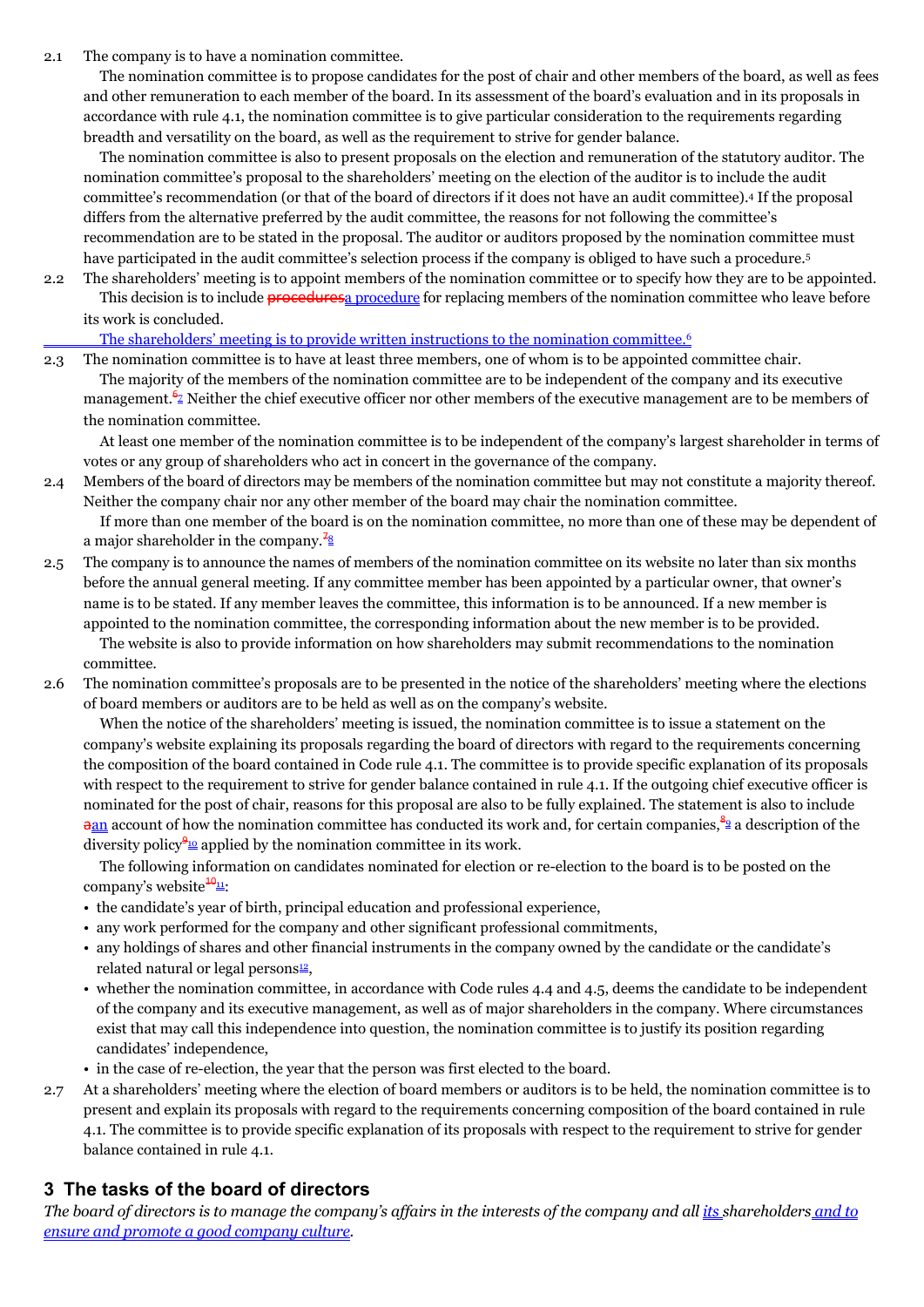#### 3.1 The principle tasks of the board of directors include

#### • establishing the overall goals and strategy of the company,

- appointing, evaluating and, if necessary, dismissing the chief executive officer,
- establishing the overall goals and strategy of the company,
- identifying how sustainability issues impact risks to and business opportunities for the company,
- defining appropriate guidelines to govern the company's conduct in society, with the aim of ensuring its long-term value creation capability,
- ensuring that there is an appropriate system for follow-up and control of the company's operations and the risks to the company that are associated with its operations,
- ensuring that there is a satisfactory process for monitoring the company's compliance with laws and other regulations relevant to the company's operations, as well as the application of internal guidelines, and
- ensuring that the company's external communications are characterised by openness, and that they are accurate, reliable and relevant.
- 3.2 The board is to approve any significant assignments the chief executive officer has outside the company.

# **4 The size and composition of the board**

*The board is to have a size and composition that enables itensures its capacity to manage the company's affairs efficiently and with integrity.* 

- 4.1 The board is to have a composition appropriate to the company's operations, phase of development and other relevant circumstances. The board members elected by the shareholders' meeting are collectively to exhibit diversity and breadth of qualifications, experience and background. The company is to strive for gender balance on the board.
- 4.2 Deputies for directors elected by the shareholders' meeting are not to be appointed.
- 4.3 No more than one elected member of the board may be a member of the executive management of the company or a subsidiary. $\frac{44}{13}$
- 4.4 The majority of the directors elected by the shareholders' meeting are to be independent of the company and its executive management.

A director's independence is to be determined by a general assessment of all factors that may give cause to question the individual's independence and integrity with regard to the company or its executive management. Factors that should be considered include $\frac{12}{4}$ :

- whether the individual is the chief executive officer or has been the chief executive officer of the company or a closely related company within the last five years,
- whether the individual is employed or has been employed by the company or a closely related company within the last three years,
- whether the individual receives a not insignificant remuneration for advice or other services beyond the remit of the board position from the company, a closely related company or a person in the executive management of the company,
- whether the individual has or has within the last year had a significant business relationship or other significant financial dealings with the company or a closely related company as a client, supplier or partner, either individually or as a member of the executive management, a member of the board or a major shareholder in a company with such a business relationship with the company,  $\frac{13}{15}$
- whether the individual is or has within the last three years been a partner at, or has as an employee participated in an audit of the company conducted by, the company's or a closely related company's current or then auditor,
- whether the individual is a member of the executive management of another company if and a member of the board of that company is a member of the executive management of the company, or
- whether the individual has a close family relationship with a person in the executive management or with another person named in the points above if and that person's direct or indirect business with the company is of such magnitude or significance as to justify the opinion that the board member is not to be regarded as independent.

A closely related company is defined in this context as another company in which the company holds, is directly or indirectly, at least ten per cent of the shares, ownership interest or votes, or a financial share that confers an entitlement of at least ten per cent of the yield. If the company owns more than 50 per cent of the shares, ownership interest or votes in another company, it is to be regarded as indirectly holding a subsidiary or associate of the <del>latter</del> company<del>'s ownership in other companies</del>.

4.5 At least two of the members of the board who are independent of the company and its executive management are also to be independent in relation to the company's major shareholders.

In order to determine a board member's independence and integrity, the extent of the member's direct and indirect relationships with major shareholders is to be taken into consideration. $\frac{44}{2}A$  member of the board who is employed by or is a board member of a company which is a major shareholder is not to be regarded as independent.

In this context, a major shareholder is defined as controlling, directly or indirectly, at least ten per cent of the shares or votes in the company. If a company owns more than 50 per cent of the shares, ownership interest or votes in another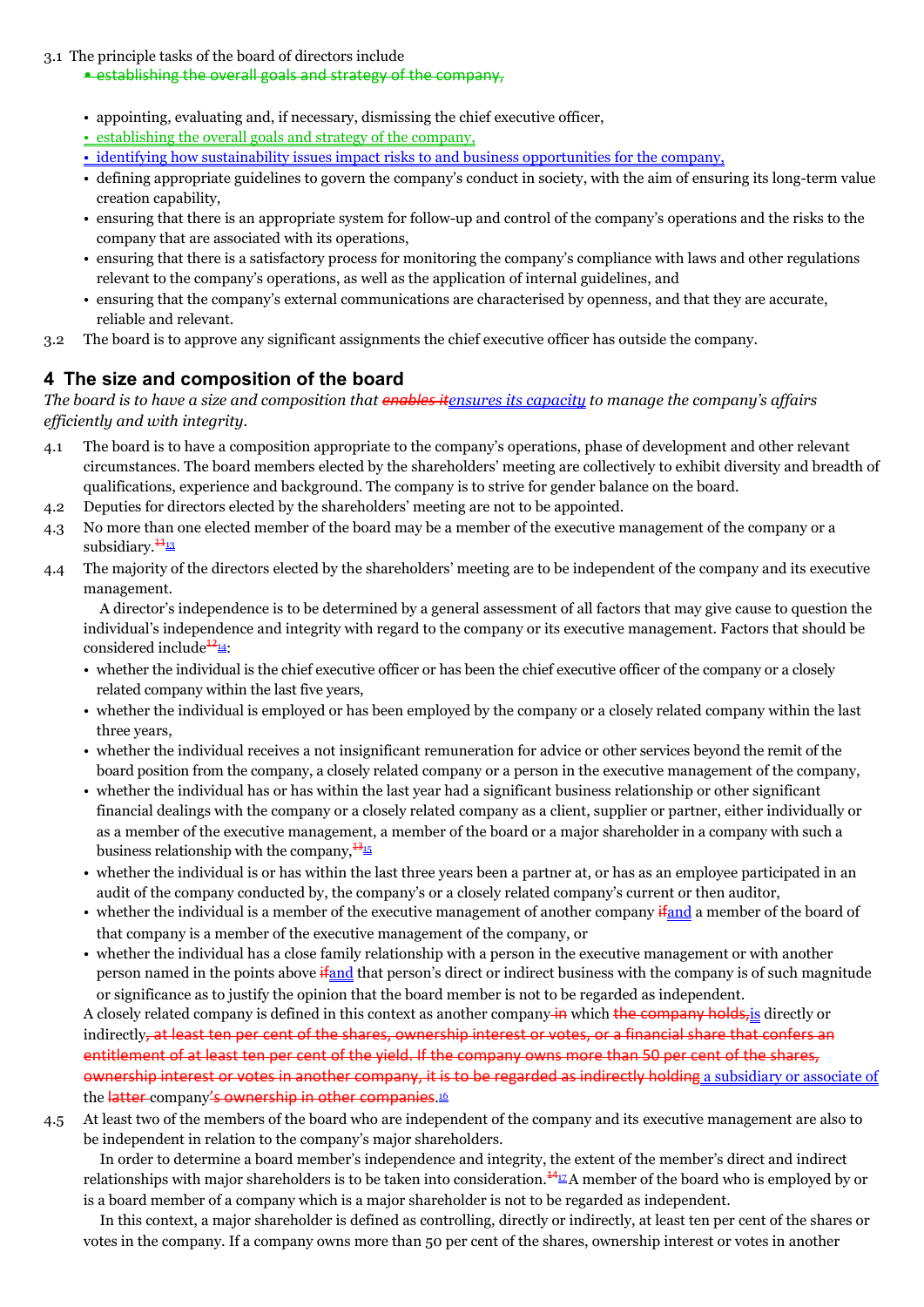company, the former is regarded as having indirect control of the latter company's ownership in other companies.

- 4.6 Nominees to positions on the board are to provide the nomination committee with sufficient information to enable an assessment of the candidate's independence as defined in 4.4 and 4.5.
- 4.7 Members of the board are to be appointed for a period extending no longer than to the end of the next annual general meeting.

# **5 The tasks of directors**

*Directors are to devote the necessary time and care, and to ensure they have the competence required, to effectively safeguard and promote the interests of the company and its owners. Each director is to act independently and with integrity in the interests of the company and all ofits shareholders.* 

- 5.1 Each director is to form an independent opinion on each matter considered by the board and to request whatever information he or she believes necessary for the board to make well-founded decisions.
- 5.2 Each director is to acquire continuously the knowledge of the company's operations, organisation, markets etc. that is necessary to carry out the assignment.
- 5.3 Each director is responsible for committing the time required to carry out the work of the board in the context of the director's other assignments and commitments.

# **6 The chair of the board**

*The chair has a particular responsibility to ensure that the work of the board is well organised and conducted efficiently.*

- 6.1 The chair of the board is to be elected by the shareholders' meeting. If the chair relinquishes the position during the mandate period, the board is to elect a chair from among its members to serve until a new chair has been elected by the shareholders' meeting.
- 6.2 If the chair of the board is an employee of the company or has duties assigned by the company in addition to his or her responsibilities as chair, the division of work and responsibilities between the chair and the chief executive officer is to be clearly stated in the board's statutory Rules of Procedure and its Instruction to the Chief Executive Officer.
- 6.3 The chair is to ensure that the work of the board is conducted efficiently and that the board fulfils its obligations. In particular, the chair is to
	- organise and lead the work of the board to create the best possible conditions for the board's activities,
	- ensure that new board members receive the necessary introductory training, as well as any other training that the chair and member agree is appropriate,
	- ensure that the board regularly updates and develops its knowledge of the company,
	- be responsible for contacts with the shareholders regarding ownership issues and communicate shareholders' views to the board,
	- ensure that the board receives sufficient information and documentation to enable it to conduct its work,
	- in consultation with the chief executive officer, draw up proposed agendas for the board's meetings,
	- verify that the board's decisions are implemented, and
	- ensure that the work of the board is evaluated annually.

# **7 Board procedures**

*The formal procedures for the work of the board of directors are to be stipulated by the board. These procedures are to be clear and well documented. To enable the board to make well-founded decisions, the chief executive officer is to provide itthe board with the necessary background information and documentation for its work, both before and between board meetings.* 

7.1 The board is to review the relevance and appropriateness of its statutory Rules of Procedure, Instruction to the Chief Executive Officer and Reporting Instruction at least once a year.

- 7.2
- 7.1 If the board establishes special committees within the board to prepare its decisions on specific issues, its Rulesrules of **Procedure** procedure are to specify the duties and decision-making powers that the board has delegated to these committees and how the committees are to report to the board. Committees are to keep minutes of their meetings and the minutes are to be made available to the board.
- 7.2 If the board has established an audit committee, the majority of the committee's members are to be independent in relation to the company and its executive management. At least one of the members who is independent in relation to the company and its executive management is also to be independent in relation to the company's major shareholders.<sup>18</sup>
- 7.3 The board is responsible for ensuring that the company has good internal controls. The board is to ensure that the company has formalised routines to ensure that approved principles for financial reporting and internal controls are applied, and that the company's financial reports are produced in accordance with legislation, applicable accounting standards and other requirements for listed companies.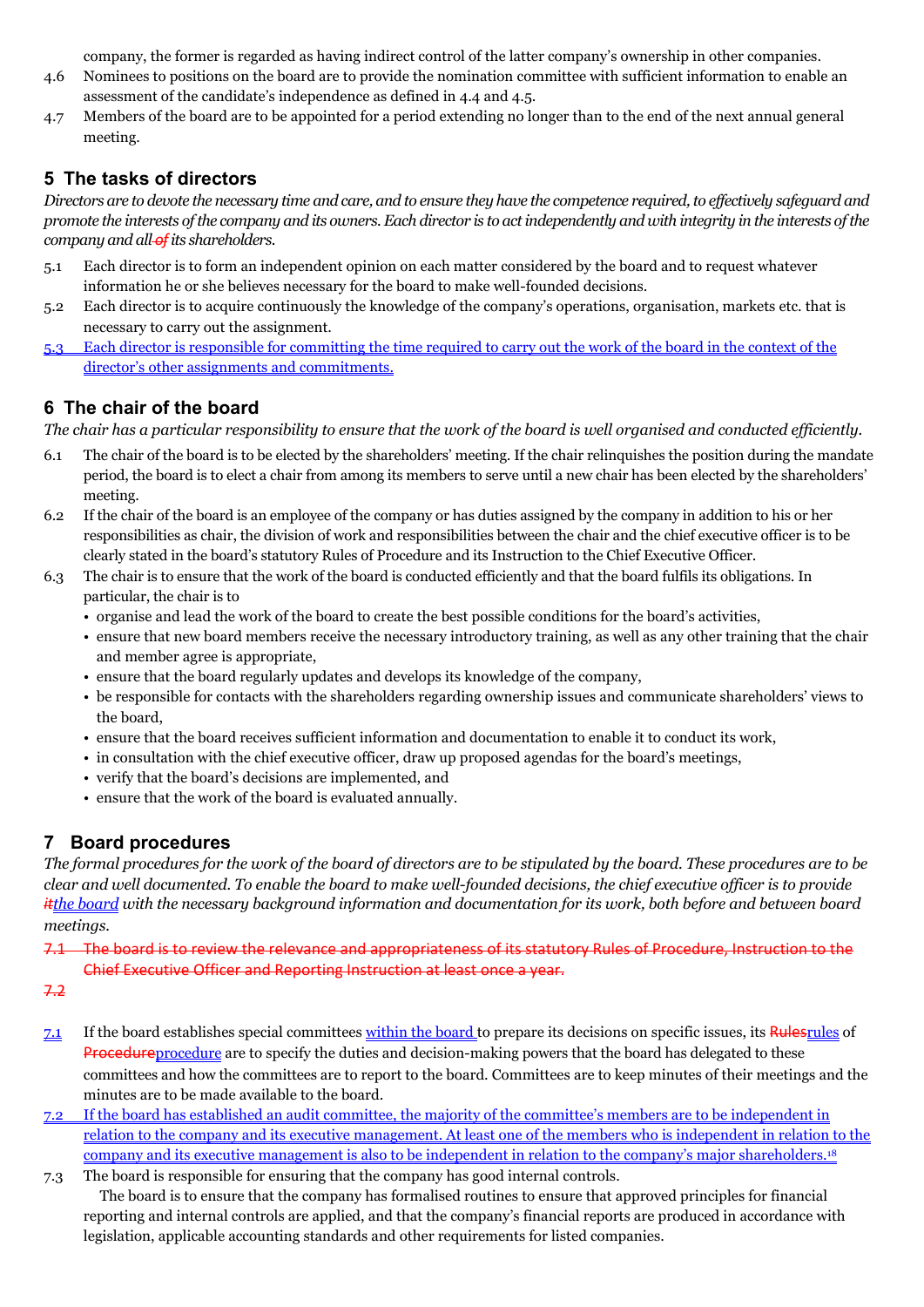For companies that do not have a separate internal audit function, the board of directors is to evaluate the need for such a function annually and to explain its decision in its report on internal controls in the company's corporate governance report.  $\frac{45}{19}$ 

- 7.4 The description of the company's internal controls included in the corporate governance report is also to include the board's measures for monitoring that the internal controls related to financial reports and reporting to the board function adequately.
- 7.5 At least once a year, the board is to meet the company's statutory auditor without the chief executive officer or any other member of the executive management present.
- 7.6 The board of directors is to ensure that the company's six- or nine-month report is reviewed by the **statutory**company's auditor.

# **8 Evaluation of the board of directors and the chief executive officer**

*Regular and systematic evaluation forms the basis for assessment of the performance of the board and the chief executive officer and for the continuous development of their work.*

8.1 The board of directors is to evaluate its work annually, using a systematic and structured process, with the aim of developing the board's working methods and efficiency. The results of this evaluation are to be reported to the nomination committee.

The corporate governance report is to state how the board evaluation was conducted and reported.

8.2 The board is to continuously evaluate the work of the chief executive officer. The board is to examine this issue formally at least once a year, and no member of the executive management is to be present during this evaluation process.

# **9** Remuneration <sup>16</sup>-of the board and executive management<sup>17</sup>

*The company is to have formal and openly stated processes for deciding on remuneration of members of the board and the executive management.*

*Remuneration and other terms of employment or assignment of members of the board and the executive management are to be designed with the aim of ensuring that the company has access to the competence required at a cost appropriate to the company, and that they have the intended effects for the company's operations.*

- 9.1 The board is to establish a remuneration committee, whose main tasks are to :
	- prepare the board's decisions on issues concerning principles for remuneration, remunerations and other terms of employment for the executive management,
	- monitor and evaluate programmes for variable remuneration to the executive management, both ongoing programmes and those that have ended during the year, for the executive management, and
	- monitor and evaluate the application of the guidelines for remuneration  $\frac{\partial f}{\partial x}$  the board and executive management that the annual general shareholders' meeting is legally obliged to establish<sup>48<sub>20</sub></sup>, as well as the current remuneration structures and levels in the company.
- 9.2 The chair of the board may chair the remuneration committee. The other **share-holders**shareholders' meeting-elected members of the committee are to be independent of the company and its executive management.<sup>1921</sup> If the board considers it is more appropriate, the entire board may perform the remuneration committee's tasks, on

condition that no board member who is also a member of the executive management participates in this work. 9.3 If the remuneration committee or the board uses the services of an external consultant, it is to ensure that there is no conflict

- of interest regarding other assignments this consultant may have for the company or its executive management.
- 9.4 Variable remuneration is to be linked to predetermined and measurable performance criteria<sup>30</sup><sup>22</sup> aimed at promoting the company's long-term value creation.
- 9.5 Variable remuneration paid in cash is to be subject to predetermined limits regarding the total outcome. $\frac{24}{23}$
- 9.6 The shareholders' meeting is to decide on all share and share-price related incentive schemes programmes for the executive management. The decision of the **share-holders** shareholders' meeting is to include all the principle conditions of the <del>scheme</del>programme. <sup>22</sup>24
- 9.7 Share and share-price related incentive programmes are to be designed with the aim of achieving increased alignment between the interests of the participating individual and **those of** the company's shareholders. The vesting period or the period from the commencement of an agreement to the date for acquisition of shares is to be no less than three years.

Programmes that involve acquisition of shares are to be designed so that a personal holding of shares in the company is promoted.

Programmes designed for board members are to be devised by the company's owners and to promote long-term ownership of shares. $\frac{23}{25}$ 

- 9.8 Fixed salary during a period of notice and severance pay are together not to exceed an amount equivalent to the individual's fixed salary for two years.
- 9.9 Guidelines regarding remuneration to the board and executive management are also to cover salary and other remuneration to other members of the executive management.26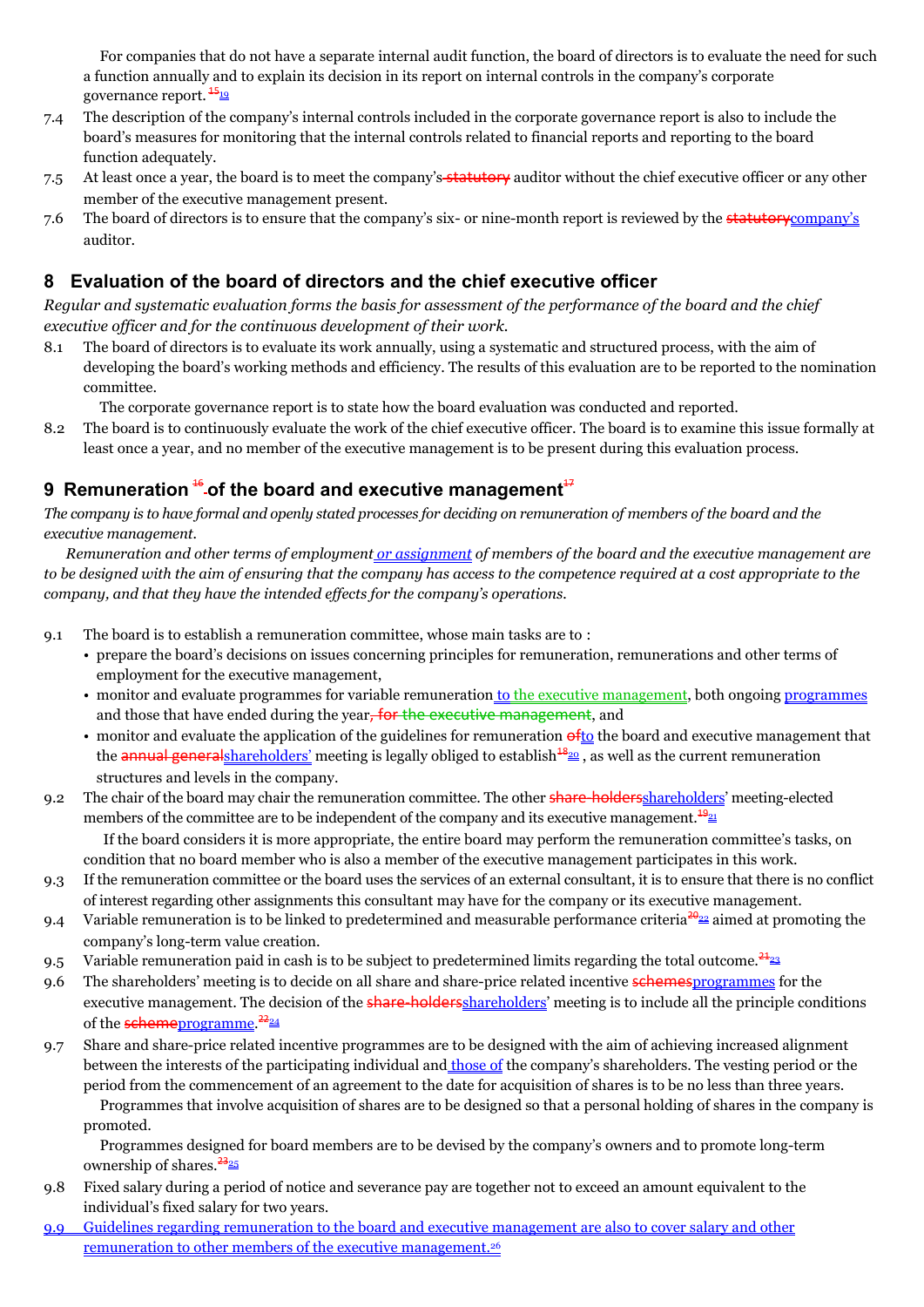# **10** Information on corporate governance and sustainability<sup>24</sup> and remuneration<sup>27</sup>

*The board of directors is to inform the shareholders and the capital market annually regarding corporate governance functions in the company and how the company applies the Swedish Corporate Governance Code. This information is to be published in a corporate governance report <sup>25</sup><sup>28</sup> and on the company's website. The corporate governance report should focus on company-specific conditions and need not duplicate the content of existing legislation or other regulation.* 

*The boards of certain companies are to provide annually, in a sustainability report andmade available on the company's website, the information to shareholders and the capital market on sustainability issues that is necessary for an understanding of the company's development, position and results, as well as the environmental impact of its operations.<sup>26</sup><sup>29</sup>*

*The remuneration report that is to be presented annually to the annual general meeting for approval is to be made available on the company's website.<sup>30</sup>*

10.1 In its corporate governance report, the company is to state clearly

- which Code rules it has not complied with,
- explain the reasons for each case of non-compliance and
- describe the solutions it has adopted instead.
- 10.2 As well as the items stipulated by legislation,  $\frac{27a}{31}$  the following information is to be included in the corporate governance report if it is not presented in the annual report:
	- the composition of the company's nomination committee. If any member of the committee has been appointed by a particular owner, the name of this owner is also to be stated,
	- the information on each member of the board that is required by the third paragraph of Code rule 2.6,
	- the division of workduties among members of the board and how the work of the board was conducted during the most recent financial year, including the number of board meetings held and each member's attendance at board meetings,
	- the composition, tasks and decision-making authority of any board committees, and each member's attendance at the respective committee's meetings,
	- how board evaluation<sup>28</sup> is  $\frac{32 \text{ was}}{2}$  conducted and reported,
	- a description of internal controls in accordance with paragraph 3 of rule 7.3 and with rule 7.4,
	- for the chief executive officer:
		- year of birth, principal education and work experience,
		- significant professional commitments outside the company, and
		- holdings of shares and other financial instruments in the company or similar holdings by related natural or legal

persons33, as well as significant shareholdings and partnerships in enterprises with which the company has important business relations, and

• any infringement of the stock exchange rules applicable to the company, or any breach of good practice on the securities market reported by the relevant exchange's disciplinary committee or the Swedish Securities Council during the most recent financial year.

10.3 The company is to have a section of its website devoted to corporate governance matters, where the company's ten most recent corporate governance reports are to be posted, together with that part of the audit report which deals with the corporate governance report or the auditor's written statement on the corporate governance report $2934$ .

The corporate governance section of the website is to include the company's current articles of association, along with any other information required by the Code.<sup>3035</sup> It is also to include information regarding:

- members of the board, the chief executive officer and the **statutory** company auditor,  $\frac{34}{2}$  and
- a description of the company's system of variable remuneration to the board and executive management, and of each outstanding share- and share-price-related incentive scheme.

The board is also to publish the results of the evaluation required by points two and three of Code rule 9.1 in the corporate governance section of the company's website no later than three weeks before the annual general meeting.the company's instructions to the nomination committee.<sup>37</sup>

- 10.4 Companies which are legally required to publish a sustainability report  $\theta$  and companies which without being subject to this requirement voluntarily publish such a report are to make available on their websites the ten most recent years' sustainability reports, along with that part of the auditor's report which covers the sustainability report or the auditor's written statement on the sustainability report.  $\frac{3238}{1}$
- 10.5 The remuneration report is to contain a reference to where in the company's annual report the information required by chapter 5, sections 40-44 of the Annual Accounts Act (1995:1554) is to be found.
- 10.6 The remuneration report is to contain a summary description of each outstanding share and share-price related incentive programme and any such programme that was completed during the year.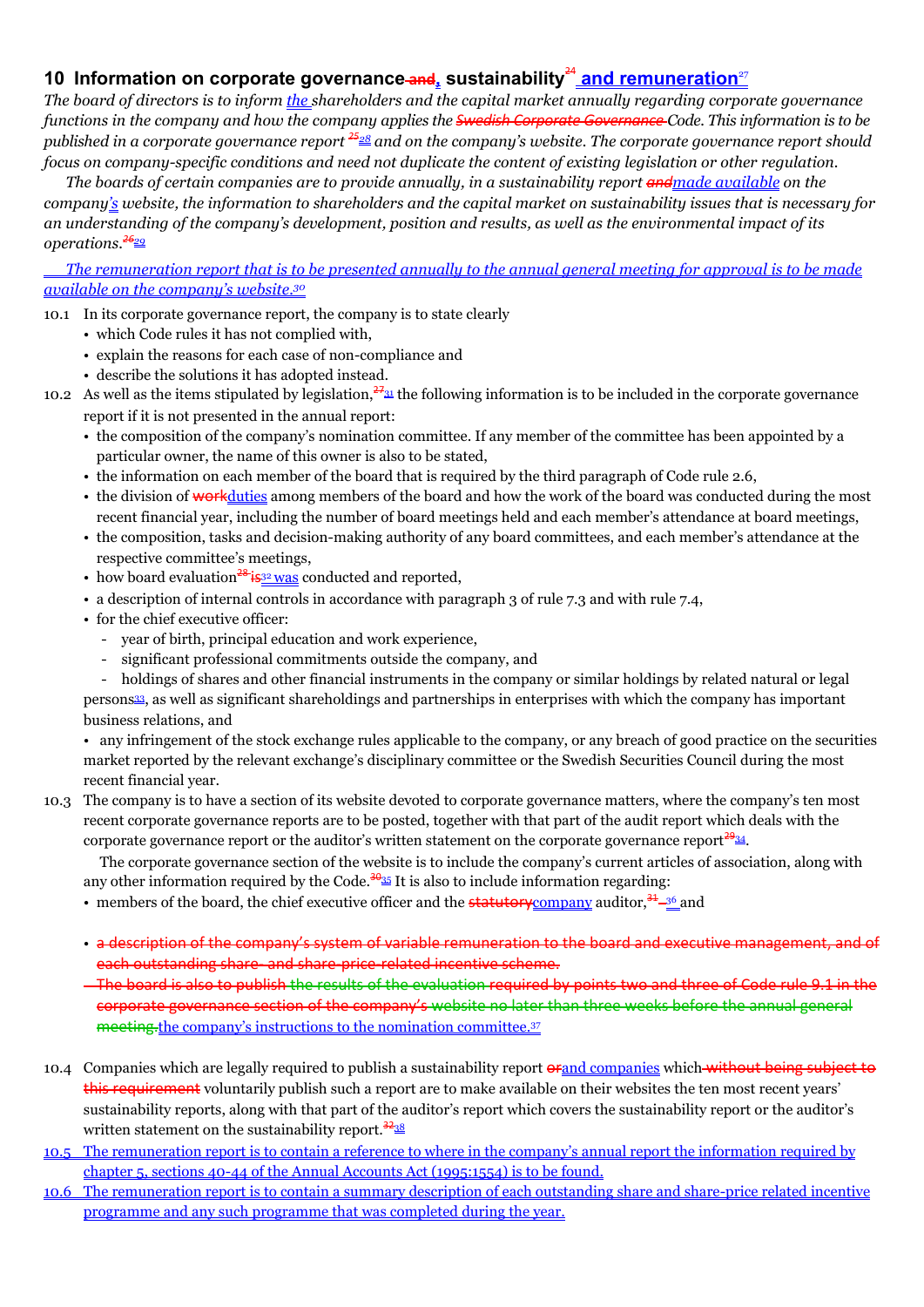<sup>1</sup> The annual general meeting is the ordinary general meeting where the annual accounts are to be presented.

- <sup>2</sup> The Companies Act states that the members who receive the most votes are regarded as elected. This means that there is no majority requirement, and that a vote against has the same weight as an abstention. A common misunderstanding is that the Board must be elected as a single unit at the shareholders' meeting. Even if there is only one proposal presented, the Companies Act gives each shareholder the right to propose its own candidates and to demand a vote on each of the proposed candidates. The latter also applies to discharge of liability, which under the Companies Act is determined individually for each member of the board and the chief executive officer.
- <sup>3</sup> Major shareholders are defined as those controlling ten per cent or more of the shares or votes in the company.
- <sup>4</sup> This rule corresponds to the requirements regarding the board's proposal for the post of auditor if the company does not have a nomination committee, see article 16.5 of the European Parliament and Council Regulation (EU) No. 537/2014 of 16 April 2014 on specific requirements regarding statutory audit of public interest entities and repealing Commission Decision 2005/909/EC, in its original version.
- <sup>5</sup> Those companies which according to their latest annual or consolidated accounts fulfil at least two of the following three criteria: an average number of employees during the financial year of less than 250; a total balance sheet not exceeding EUR 43 million: and an annual net turnover not exceeding EUR 50 million. Also, listed companies that have an average market capitalization of less than EUR 100 million based on the closing price for the previous three calendar years are exempted from the requirement that the auditor or auditors proposed must have participated in the audit committee selection process.
- 6 The instructions, which do not need to be approved annually, may form part of the shareholders' meeting's decision to appoint members or comprise a separate document. The instructions may permit the nomination committee to incur costs for the company for the work of the committee.
- $\frac{2}{3}$  For assessment of independence with regard to the company and its management, see 4.4.
- $7 8$  For assessment of independence with regard to the company's major shareholders, see 4.5.
- <sup>8</sup>-Applies<sup>9</sup> The diversity policy requirement applies to listed companies which fulfil more than one of the requirements stated in chapter 6, section 10, paragraph 1, points 1-3 of the Annual Accounts Act (1995:1554).
- The diversity policy may consist of Code rule 4.1.
- $\frac{4011}{201}$  If a board member is nominated by a party other than the nomination committee, the nominating party is to submit the required information to the company, including the nominating party's assessment of the nominee's independence with regard to the company, its management and major shareholders in the company.

11 ŕ,

#### 12 The company itself chooses how to define a related party in the light of the purpose of the provision to clarify the board member's influence on and financial exposure to the company.

- <sup>13</sup> The chief executive officer and an executive chair of the board may thus not both be members of the board if the latter is also a member of the company's executive management. A member of the board may, however, be employed and receive remuneration from the company without being a member of the executive management, e.g. a member of the board who is honorary chair of the board or who acts as an "ambassador" for the company or similar.
- <sup>4214</sup> The results of the nomination committee's deliberations are to be reported in accordance with the fourth bullet of the third paragraph in 2.6.
- $13-15$  This point is not to be regarded as applicable to a normal business relationship as a customer of a bank.
- 14
- <sup>16</sup> An associated company is a company over which the company has a significant influence. Such influence is normally considered to be held if a party has a shareholding of at least 20 per cent of the votes in the company. See chapter 1, sections 5 and 8 (final paragraph) of the Annual Accounts Act (1995:1554).
- $\Xi$ The results of the nomination committee's deliberations are to be reported in accordance with the fourth bullet of the third paragraph in 2.6. 15
- 18 Provisions regarding the establishment of an audit committee and the tasks of an audit committee are found in chapter 8, sections 49 a-b of the Companies Act (2005:551). Chapter 8, section 49 a of the Companies Act states that the members of the committee may not be employed by the company, and at least one member must have accounting or auditing skills. For assessment of independence, see 4.4 and 4.5.
- <sup>19</sup> The inclusion in the company's corporate governance report of a report on internal controls and risk -management in connection with financial reporting is a requirement stipulated in chapter 6, section 6, paragraph 2, bullet 2 of the Annual Accounts Act (1995:1554).
- 16 For the purposes of this chapter, remuneration is defined as (i) fixed salaries and fees, (ii) variable remuneration, including share and share-price related incentive mes, (iii) pension schemes, and (iv) other financial benefits.
- 17 The term "board and the executive management" refers to individuals whose compensation and benefits are to be reported separately by the company according to chapter section 20, paragraphs 1 and 3 of the Annual Accounts Act, (1995:1554), i.e. members of the board, the chief executive officer and each member of the company's
- ecutive management. The term executive management refers to this same group of people with the exception of members of the board.
- 18

24 ŕ,

- <sup>21</sup> The stipulation that the annual generalshareholders' meeting is to establish guidelines for executive remuneration is to be found in chapter 7, section 61 of the Swedish Companies Act (2005:551). The guidelines are to contain the criteria stated in chapter 8, section 51, paragraph 1 and section 52, paragraph 1 and section 52, paragraph 1 and section 52, paragraph 1 of the Act and eration for board worksections 51-53 of the Act.
- $\frac{49-21}{2}$  For assessment of independence with regard to the company and its executive management, see 4.4.
- <sup>2022</sup> The criteria may be of different kinds, including own investment, e.g. through participation in a share savings programme. The term measurable is used to indicate that it should be possible to evaluate to what extent the criteria have been fulfilled.
- Such limits do not need to be specified as cash amounts, but may also be defined in other ways.
- Issues such as decision-making processes and what type of information and documentation is required to make decisions on share and share-price related incentive programmes are also regulated by mandatory rules in Chapter 16 of the Companies Act and by statements fromrulings made by the Swedish Securities Council, primarily **StatementRuling AMN 2002:1.**
- $\frac{2325}{2}$  That board members who are not also employees of the company are not to participate in programmes designed for the executive management or other employees is a result of Swedish Securities Council Statement Ruling AMN 2002:1.
- 26 Chapter 8, section 51 of the Swedish Companies Act (2005:551) states that the board of directors is to draw up a proposal to the annual general meeting regarding guidelines for salary and other remuneration to the members of the board of directors, the chief executive officer and the deputy chief executive officer.
- 27 The rules in Chapter 10 of the Code are to be complied with by all companies that apply the Code. No deviation with accompanying explanation is permitted with regard to these rules.
- <sup>25</sup>-<sup>28</sup> The requirement to produce a corporate governance report is stipulated in chapter 6, sections 6-9 of the Annual Accounts Act (1995:1554).
- $\frac{2620}{26}$  The requirement to publish a sustainability report, and which companies are required to do so, is contained in chapter 6, sections 10-14 and in chapter 7, sections 31a-31c of the Annual Accounts Act (1995:1554).